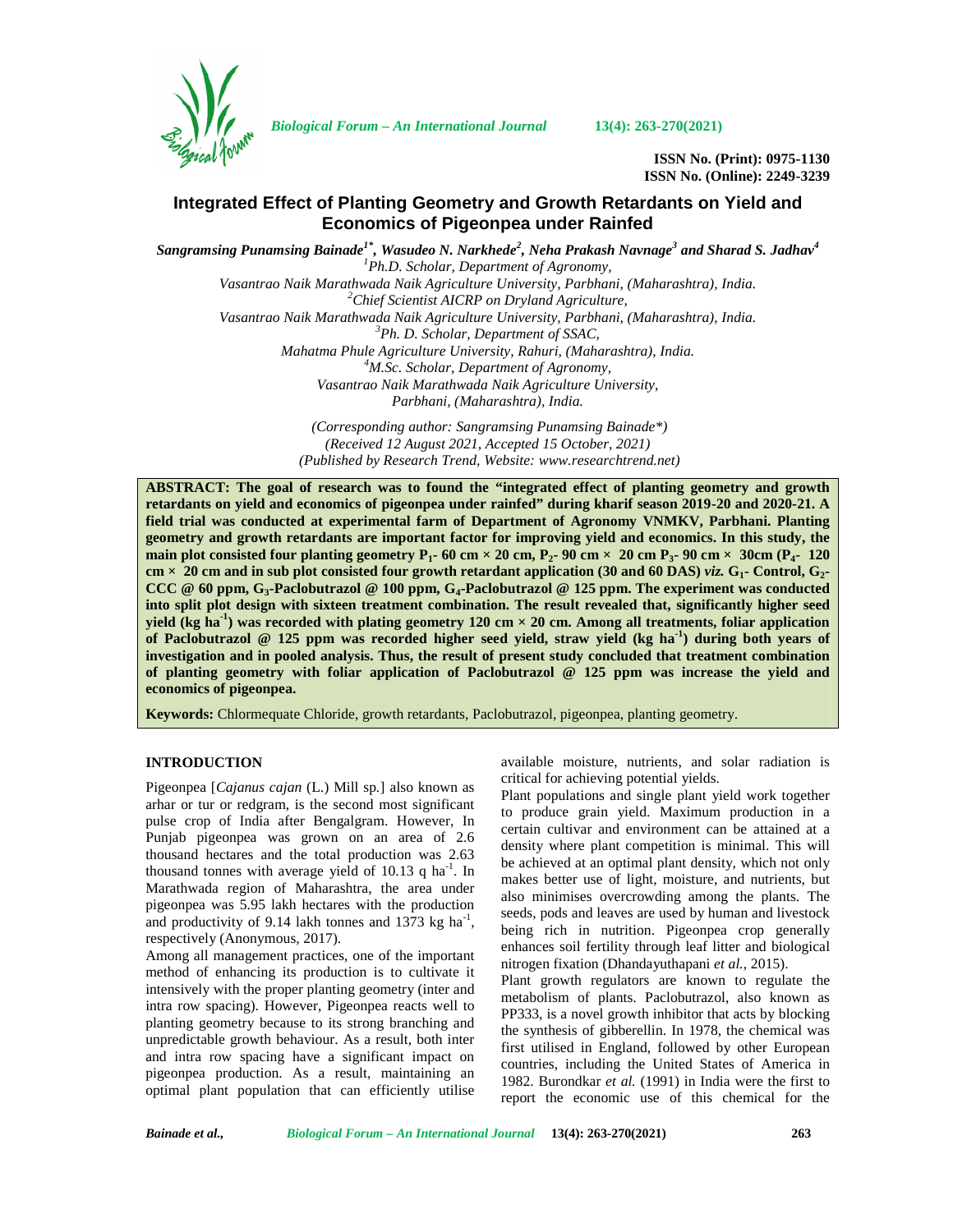introduction of early and regular cropping in the Alphonso mango.

Paclobutrazol treatment has been shown to enhance grain production in a range of crops, despite a lack of understanding concerning Paclobutrazol's mode of action under doubt. Increased grain yield was ascribed in part to decreased above-ground component investment due to a thicker canopy on Paclobutrazoltreated plants, as well as increased The treated plants had more grain filling owing to a stronger roots system, which may have enhanced nutrient and water intake. On the other hand, the mechanism of Paclobutrazol's effect on chlorophyll content, stress tolerance, and soil residue effect remains unknown, and additional study is needed. The effect of Paclobutrazol and chlormequat chloride on the yield of pigeonpea of a particular interest is the effect of Paclobutrazol as reported point to its height reducing ability while taking into cognizance the possibility of synergism in interaction of these PGRs, which could lead to better morphological and yield performances (Tekalign and Hammes 2005; Kalyankar *et al*., 2008). Paclobutrazol concentrations of 200 mg/L to 600 mg/L decreased gibberellin content in the leaves compared to that of control when applied to rice plant during preanthesis (Syahputra *et al.,* 2013). So, considering the all above mention threats, the present investigation was conducted to study effect of planting geometry and growth retardants on yield and economics of pigeonpea under rainfed.

#### **MATERIALS AND METHOD**

# *A. Experimental site characteristics*

The soil of the experimental plot was clayey in texture and slightly alkaline in in reaction, but with low levels of organic carbon, accessible nitrogen, and phosphorus, but marginally high levels of available potassium. A Field experiment was conducted at experimental farms of department of Agronomy, Vasantrao Naik Marathwada Agriculture University, Parbhani (MS) during *kharif* season 2019-20 and 2020-21. The topography of the experimental field was fairly uniform and levelled.

#### *B. Treatments and Experimental Design*

Treatment consists of sixteen treatment combinations comprising four planting geometry in main plot, four foliar application of growth retardants in sub plot. The treatments were allotted randomly in each replication. Main plot planting geometry  $P_1$ : 60 cm  $\times$  20 cm,  $P_2$ : 90cm  $\times$  20cm (55,555 ha<sup>-1</sup>), P<sub>3</sub>: 120  $\times$  20 cm (37,037 ha<sup>-1</sup>), P<sub>4</sub>: 120 cm  $\times$  20 cm (41,666 ha<sup>-1</sup>) Sub plot treatments  $G_1$ : Control,  $G_2$ : CCC @ 60 ppm,  $G_3$ : Paclobutrazol @ 100 ppm, G4: Paclobutrazol @ 125 ppm (30 and 60 DAS).

#### *C. Crop establishment*

Certified seed was used in both experimentation. The sowing was done by dibbling method. The BDN-711 variety seed used for sowing. The recommended dose of fertilizer (RDF) used for Pigeonpea was 25: 50: 25 kg N,  $P_2O_5$  and  $K_2O$  ha<sup>-1</sup> respectively. During both years of experimentation there is sufficient amount of moisture present throughout the growing season hence no need given any protective irrigation.

## **RESULTS AND DISCUSSION**

**Yield.** The planting geometry  $120 \text{cm} \times 20 \text{cm}$  recorded significantly higher seed yield (1587, 1547 and 1567 kg ha<sup>-1</sup>) over 60cm  $\times$  20cm and 90cm  $\times$  20cm and found statistically at par with planting geometry 90cm  $\times$ 20cm. The planting geometry  $90 \text{cm} \times 20 \text{cm}$  which was next best planting geometry (1513, 1480 and 1496 kg ha<sup>-1</sup>) as compared to 60cm  $\times$  20cm and 90cm  $\times$  30cm planting geometry. Planting geometry  $60 \text{cm} \times 20 \text{cm}$ recorded lowest seed yield (1385, 1341 and 1363 kg  $ha^{-1}$ ). This might be due to higher values of various yield attributing characters *viz*., number of pods plant<sup>-1</sup>, weight of pods plant<sup>-1</sup> (g), number of seeds plant<sup>-1</sup>, seed yield plant<sup>-1</sup> and seed index (g) are found higher in wider planting geometry. Pavan *et al*. (2009); Telgote and Tamgadge (2010) all observed similar benefits with broader planting geometry on pigeonpea production.

Foliar application of Paclobutrazol @125 ppm (30 and 60 DAS) produced higher seed yield (1594, 1536 and 1565 kg  $ha^{-1}$ ) in both year of investigation and in pooled analysis and found statistically at par with foliar application of Paclobutrazol @100 ppm during both year of investigation and in pooled analysis. This may be due to lower plant height, a rise in the mean number of branches plant-1 , pods plant-1 , pod weight, number of seeds, and seed yield  $plant^{-1}$ , as well as greater dry matter accumulation plant<sup>-1</sup>. These findings are similar to those published by Koli, (2008). Sul, (2012) also found an increase in seed production in pigeonpea after using Paclobutrazol @ 100 ppm.

During both years of investigation as well as pooled analysis planting geometry  $90cm \times 20cm$  recorded  $(4039, 3970 \text{ and } 4004 \text{ kg ha}^{-1})$  higher straw yield and found statistically at par with planting geometry 60cm  $\times$  20cm (3919, 3862 and 3890 kg ha<sup>-1</sup>). Pavan *et al*. (2009); Telgote and Tamgadge (2010) all observed similar benefits with broader planting geometry on pigeonpea production.

Foliar application of Paclobutrazol @ 125 ppm  $(G_4)$  (30 and 60 DAS) recorded higher straw yield (3825 kg ha- 1) in 2019-20, (3903 kg ha<sup>-1</sup>) in 2020-21 and in pooled analysis  $(3864 \text{ kg} \text{ ha}^{-1})$  and it was found statistically at par with foliar application of Paclobutrazol @ 100 ppm  $(G<sub>3</sub>)$  in both year of investigation and in pooled analysis. These results are correlates with findings reported by Koli, (2008); Sul, (2012) reported increase seed yield with the application of Paclobutrazol @ 100 ppm in pigeonpea, Setia *et al*. (1995), observed increased yield with application of Paclobutrazol at 5, 10 and 20  $\text{g}$  ml<sup>-1</sup> concentrations.

Planting geometry 90cm  $\times$  20cm (P<sub>2</sub>) was recorded significantly higher biological yield (5552,5450 and 5501 kg ha<sup>-1</sup>) which were found statistically at par with planting geometry 120cm  $\times$  20cm (P<sub>4</sub>) and 60cm  $\times$  $20cm (P<sub>1</sub>)$  significantly superior over planting geometry  $90cm \times 30cm$  (P<sub>3</sub>).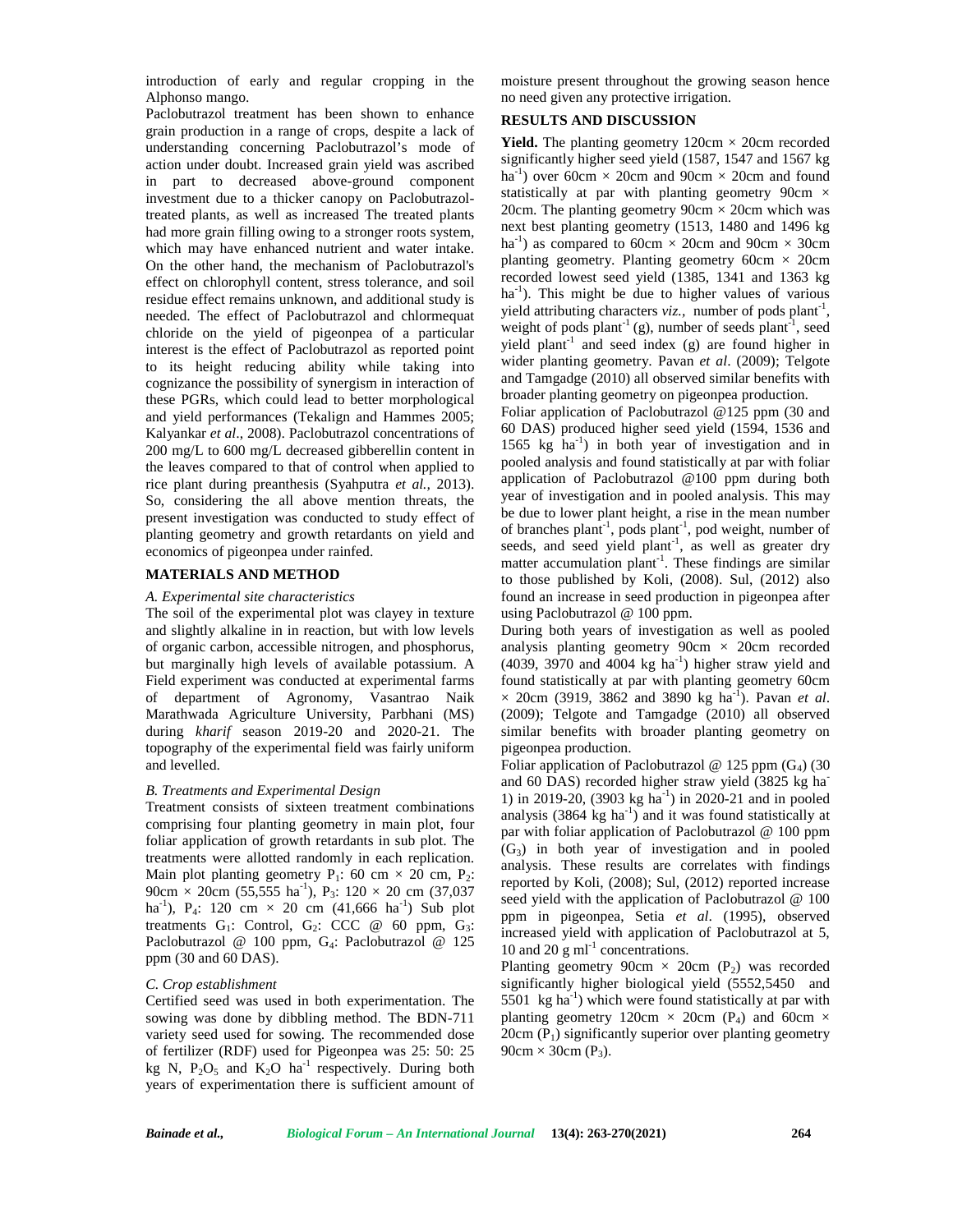| Table 1: Mean seed yield (kg ha <sup>-1</sup> ), straw yield (kg ha <sup>-1</sup> ), gross monetary returns (Rs. ha <sup>-1</sup> ), net monetary |  |
|---------------------------------------------------------------------------------------------------------------------------------------------------|--|
| returns (Rs. ha <sup>-1</sup> ) and Benefit cost ratio influenced by different treatments during 2019-20, 2020-21 and                             |  |
| pooled analysis.                                                                                                                                  |  |

| <b>Treatments</b>                                            |      | Seed yield $(kg ha-1)$ |        |      | Straw yield $(kg ha-1)$ |                                                               |       | $GMR (Rs, ha-1)$ |        |        | NMR $(Rs, ha^{-1})$ |        |      | <b>B</b> : C ratio |
|--------------------------------------------------------------|------|------------------------|--------|------|-------------------------|---------------------------------------------------------------|-------|------------------|--------|--------|---------------------|--------|------|--------------------|
|                                                              | 2019 | 2020                   | pooled | 2019 | 2020                    | pooled                                                        | 2019  | 2020             | pooled | 2019   | 2020                | pooled | 2019 | 2020               |
|                                                              |      |                        |        |      |                         | <b>Main factor-Planting geometry</b>                          |       |                  |        |        |                     |        |      |                    |
| $P_1$ -60 cm $\times$ 20 cm<br>$(83,333 \text{ ha}^{-1})$    | 1385 | 1341                   | 1363   | 3919 | 3862                    | 3890                                                          | 84249 | 86253            | 85251  | 55521  | 58525               | 57023  | 2.93 | 2.93               |
| $P_{2}$ - 90 cm $\times$ 20 cm<br>$(55,555 \text{ ha}^{-1})$ | 1513 | 1480                   | 1496   | 4039 | 3970                    | 4004                                                          | 91793 | 94755            | 93274  | 63377  | 66340               | 64858  | 3.23 | 3.26               |
| $P_{3}$ -90 cm $\times$ 30 cm<br>$(37,037 \text{ ha}^{-1})$  | 1267 | 1217                   | 1242   | 2914 | 2859                    | 2886                                                          | 76400 | 77308            | 76854  | 48193  | 49101               | 48647  | 2.70 | 2.69               |
| $P_{4}$ -120 cm $\times$ 20 cm<br>$(41,666 \text{ ha}^{-1})$ | 1587 | 1547                   | 1567   | 3820 | 3790                    | 3805                                                          | 95342 | 98505            | 96923  | 67082  | 70243               | 68662  | 3.37 | 3.42               |
| $S. E m \pm$                                                 | 32.6 | 34.9                   | 33.65  | 55.3 | 50                      | 53.03                                                         | 1420  | 1296             | 1328   | 1296.6 | 1340                | 2580   | 0.14 | 0.12               |
| C. D. (0.05)                                                 | 95.2 | 120                    | 116.43 | 191  | 147                     | 154.54                                                        | 4138  | 3778             | 4597   | 3778.8 | 3906                | 3843   | 0.40 | 0.34               |
|                                                              |      |                        |        |      |                         | Sub factor-Plant growth retardants (02 sprays 30 $\&$ 60 DAS) |       |                  |        |        |                     |        |      |                    |
| $G_1$ - Control                                              | 1251 | 1219                   | 1235   | 3602 | 3589                    | 3595                                                          | 76160 | 77252            | 76706  | 48369  | 49461               | 48915  | 2.74 | 2.62               |
| $G_2$ - CCC @ 60 ppm                                         | 1405 | 1329                   | 1367   | 3653 | 3761                    | 3707                                                          | 85143 | 85381            | 85262  | 56752  | 55990               | 56371  | 2.99 | 2.84               |
| G <sub>3</sub> -Paclobutrazol @<br>$100$ ppm                 | 1519 | 1521                   | 1520   | 3797 | 3886                    | 3841                                                          | 91899 | 96969            | 94434  | 62124  | 67194               | 64659  | 3.08 | 3.07               |
| G <sub>4</sub> -Paclobutrazol @<br>$125$ ppm                 | 1594 | 1536                   | 1565   | 3825 | 3903                    | 3864                                                          | 96277 | 98014            | 97145  | 66012  | 67749               | 66880  | 3.18 | 3.19               |
| $S. E m \pm$                                                 | 32.7 | 37.4                   | 34.75  | 49   | 50                      | 49.92                                                         | 1610  | 1688             | 1669   | 1655.9 | 1747                | 3330   | 0.05 | 0.07               |
| C. D. (0.05)                                                 | 95.3 | 109                    | 101.44 | 143  | 147                     | 145.92                                                        | 4692  | 4920             | 4946   | 4826.0 | 5092                | 9959   | 0.14 | 0.20               |
|                                                              |      |                        |        |      |                         | $P \times G$ (Interaction)                                    |       |                  |        |        |                     |        |      |                    |
| S. E m $\pm$                                                 | 65   | 74.9                   | 69.51  | 98   | 100                     | 99.80                                                         | 3220  | 3376             | 3298   | 3311.8 | 3494                | 3660   | 0.15 | 0.14               |
| C. D. (0.05)                                                 | 190  | 218                    | 202.88 | 287  | 294                     | 290.98                                                        | 9384  | 9840             | 9894   | 9651   | 10184               | 10989  | 0.44 | 0.41               |
| <b>GM</b>                                                    | 1440 | 1398                   | 1419   | 3696 | 3702                    | 3699                                                          | 87316 | 87511            | 87413  | 59768  | 59109               | 59438  | 3.00 | 2.98               |

Application of Paclobutrazol @ 125 ppm  $(G_4)$  (30 and 60 DAS) recorded  $(5419, 5439 \text{ and } 5429 \text{ kg } \text{ha}^{-1})$ highest biological yield and found statistically at par with foliar application of paclobutrazol @ 100 ppm  $(G<sub>3</sub>)$  (5312, 5407 and 5359 kg ha<sup>-1</sup>) and significantly superior than CCC  $@60$  ppm  $(G_2)$  and control  $(G_1)$ . Similar results were recorded by koli (2008) who observed maximum yield as compare to control in rice due to application of Paclobutrazol at 750 ppm. SulReshma (2012) also reported increased biological yield with the soil application of Paclobutrazol @ 100 ppm in pigeonpea.

**Economics.** During both years of investigation as well as pooled analysis planting geometry  $120 \text{cm} \times 20 \text{cm}$ recorded (95342, 98505 and 96923 Rs  $ha^{-1}$ ) higher gross monetary returns and found statistically at par with planting geometry  $90 \text{cm} \times 20 \text{cm}$  (91793, 94755) and  $93274$  Rs ha<sup>-1</sup>) and significantly superior than planting geometry 60cm  $\times$  20cm (P<sub>1</sub>) and 90cm  $\times$  30cm  $(P_3)$ . Greater gross returns with wider planting geometry may be attributable to higher overall grain and straw yields at wider spacing's, which come from compensation of higher plant<sup>-1</sup> yield with wider spacing's by optimal number of plants per unit area, as well as the most effective use of available resources. Similar findings were also reported by Nedunzhiyan and Reddy (1993); Antaravalli *et al*., (2002).

Foliar application of Paclobutrazol @ 125 ppm  $(G_4)$  (30 and 60 DAS) recorded higher gross monetary returns  $(96277 \text{ Rs ha } 1)$  in 2019-20,  $(98014 \text{ Rs ha}^{-1})$  in 2020-21 and in pooled analysis  $(97145 \text{ Rs ha}^{-1})$  and it was found statistically at par with foliar application of Paclobutrazol @ 100 ppm  $(G_3)$  in both year of investigation and in pooled analysis. This was mainly because of higher seed yield with growth retardants application. These findings are in close conformity with those reported by Manashi Barman *et al.* (2017); Kumar *et al.* (2016).

**Net monetary returns.** Planting geometry  $120 \text{ cm} \times 20$ cm  $(P_4)$  recorded (67082,70243 and 68662 Rs. ha<sup>-1</sup>) higher net monetary returns and found at par with planting geometry 90 cm  $\times$  20 cm (P<sub>2</sub>) (63377,66340 and  $64858$  Rs.  $ha^{-1}$ ) and significantly superior over rest of the planting geometry both the year of investigation and in pooled results. Lowest net monetary returns recorded in planting geometry 90 cm  $\times$  30 cm (P<sub>3</sub>)  $(48193, 49101$  and  $48647$  Rs ha<sup>-1</sup>) during both years of investigation and pooled analysis. Similar findings also reported by Nedunzhiyan and Reddy (1993); Antaravalli *et al*. (2002).

Foliar application of Paclobutrazol @ 125 ppm recorded higher net monetary returns in pigeonpea (66012, 67749 and 66880), and it was found at par with foliar application of Paclobutrazol @ 100 ppm  $(G_3)$ ,  $(62124, 67194$  and  $64659$ ) and found significantly superior over rest of the treatments. During both years of investigation and in pooled result, respectively. Ramesh and Ramprasad (2013); Sharma *et al*. (2019) also reported similar kind of results.

**Benefit cost ratio (B: C ratio).** Planting geometry 120  $cm \times 20$  cm (P<sub>4</sub>) recorded higher benefit cost ratio (3.37) and 3.42) and found at par with planting geometry 90 cm  $\times$  20 cm (P<sub>2</sub>), (3.23 and 3.26) and found significantly superior over rest of the planting geometry treatments both the year of investigation and in pooled results (3.45). Lowest benefit cost ratio recorded in planting geometry 90 cm  $\times$  30 cm (P<sub>3</sub>) (2.70, 2.69).

Data presented in Table 2 revealed that, foliar application of Paclobutrazol  $@125$  ppm  $(G<sub>4</sub>)$  recorded (3.18 and 3.19) highest B: C ratio and found statistically at par with application of Paclobutrazol @ 100 ppm (3.08 and 3.07) during both years of investigation and pooled analysis. These findings obtained are in line with earlier finding Saritha *et al.,* (2012). These result correlate with findings Sathe and Patil (2011); Tigga *et al.,* (2017).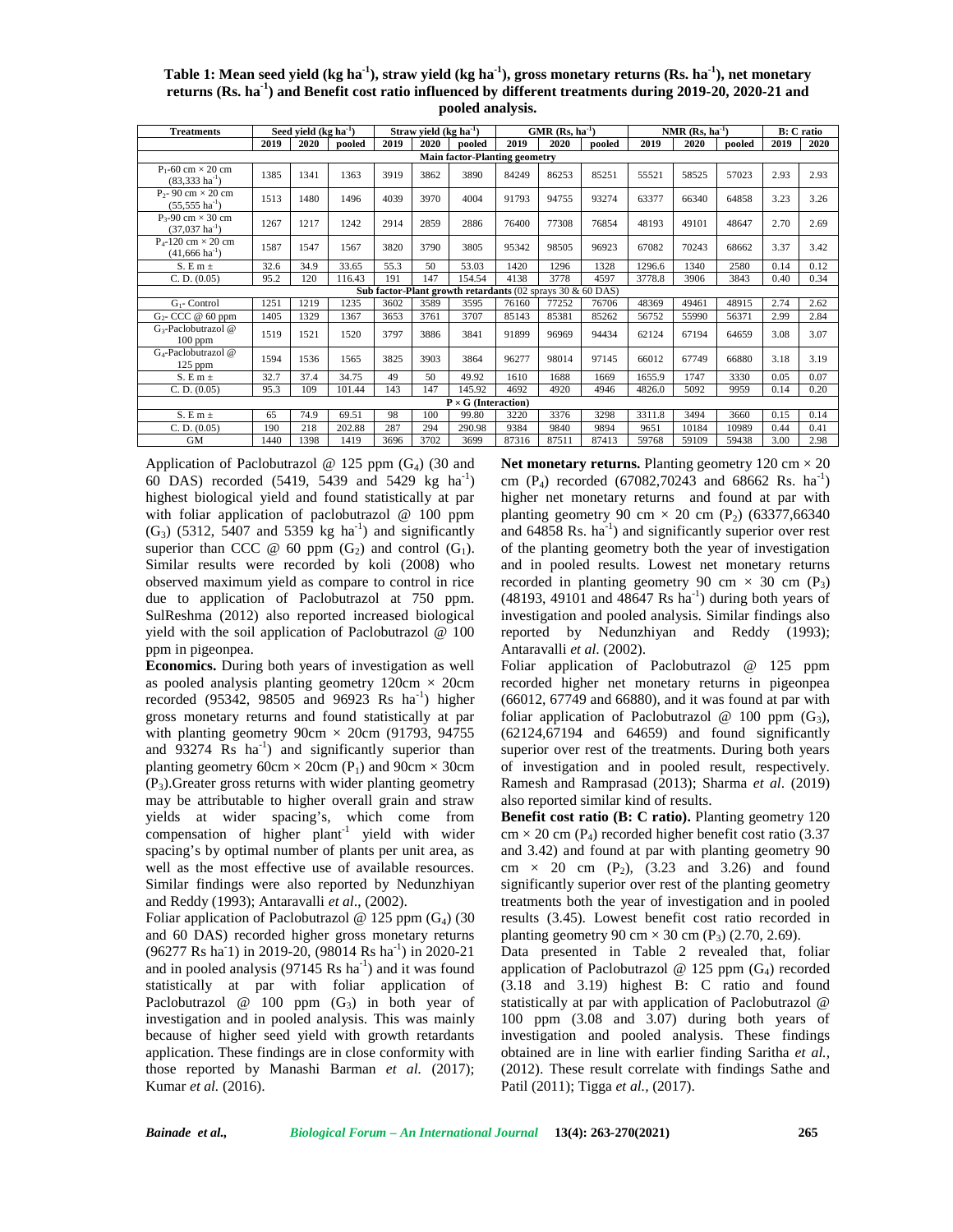## **Table 2: Interaction effect of planting geometry and plant growth retardants on seed yield (kg ha-1) of pigeonpea during 2019-20.**

| $P \times G$                   | <b>At Harvest</b> |                     |                       |                      |  |  |  |
|--------------------------------|-------------------|---------------------|-----------------------|----------------------|--|--|--|
|                                | $G_1$ - Control   | $G_2$ -CCC @ 60 ppm | $G_3$ - PBZ @ 100 ppm | $G_4$ -PBZ @ 125 ppm |  |  |  |
| $P_1$ - 60cm $\times$ 20 cm    | 1186.61           | 1300.97             | 1476.28               | 1613.00              |  |  |  |
| $P_2$ -90 cm $\times$ 20 cm    | 1194.61           | 1435.25             | 1612.51               | 1859.03              |  |  |  |
| $P_3$ -90 cm $\times$ 30 cm    | 1324.89           | 1336.05             | 1261.19               | 1235.73              |  |  |  |
| $P_{4}$ -120 cm $\times$ 20 cm | 1503.68           | 1559.00             | 1736.97               | 1679.39              |  |  |  |
| S. Em $\pm$                    |                   | 65.46               |                       |                      |  |  |  |
| C. D. (0.05)                   | 191.05            |                     |                       |                      |  |  |  |
| C. D. (0.05)                   |                   |                     | 294.54                |                      |  |  |  |

**Interaction Effect.** The treatment combination  $P_2G_4$ (planting geometry 90 cm  $\times$  20 cm with foliar application of Paclobutrazol @ 125 ppm) recorded highest seed yield kg ha<sup>-1</sup>and found statistically at par with treatment combination  $P_4G_3$ ,  $P_4G_4$ , during both years of experimentation and in pooled analysis. This might be achieved due to efficient utilization of growth resources under the planting geometry 90 cm  $\times$  20 cm  $(P_2)$  and 120 cm × 20 cm  $(P_4)$  alongwith the growth

retardants translocation of photo assimilates to the developing reproductive organs with foliar application of Paclobutrazol which resulted in enhanced growth as well as yield attributes like number of branches, number of pods, weight of pods etc. and ultimately better yield as well as increased economic returns. Ramesh and Ramprasad (2013); Sharma *et al*. (2019) also reported similar kind of results.

**Table 3: Interaction effect of planting geometry and plant growth retardants on seed yield (kg ha-1) of pigeonpea during 2020-21.**

| $P \times G$                   | At harvest      |                     |                       |                      |  |  |  |
|--------------------------------|-----------------|---------------------|-----------------------|----------------------|--|--|--|
|                                | $G_1$ - Control | $G_2$ -CCC @ 60 ppm | $G_3$ - PBZ @ 100 ppm | $G_4$ -PBZ @ 125 ppm |  |  |  |
| $P_1$ - 60cm $\times$ 20 cm    | 1128.32         | 1249.30             | 1424.28               | 1561.00              |  |  |  |
| $P_2$ -90 cm $\times$ 20 cm    | 1140.61         | 1387.25             | 1564.51               | 1811.03              |  |  |  |
| $P_3$ -90 cm $\times$ 30 cm    | 1247.89         | 1265.05             | 1190.19               | 1164.73              |  |  |  |
| $P_{4}$ -120 cm $\times$ 20 cm | 1426.68         | 1488.00             | 1665.97               | 1608.39              |  |  |  |
| S. Em $\pm$                    | 74.97           |                     |                       |                      |  |  |  |
| C. D. (0.05)                   |                 | 218.82              |                       |                      |  |  |  |

**Table 4: Interaction effect of planting geometry and plant growth retardants seed yield (kg ha-1) of pigeonpea in pooled result**

| $P \times G$                   | At harvest      |                      |                       |                      |  |  |
|--------------------------------|-----------------|----------------------|-----------------------|----------------------|--|--|
|                                | $G_1$ - Control | $G_2$ - CCC @ 60 ppm | $G_3$ - PBZ @ 100 ppm | $G_4$ -PBZ @ 125 ppm |  |  |
| $P_1$ - 60cm $\times$ 20 cm    | 1157.46         | 1275.13              | 1450.28               | 1587.00              |  |  |
| $P_2$ -90 cm $\times$ 20 cm    | 1167.61         | 1411.25              | 1588.51               | 1835.03              |  |  |
| $P_3$ -90 cm $\times$ 30 cm    | 1286.39         | 1300.55              | 1225.69               | 1200.23              |  |  |
| $P_{4}$ -120 cm $\times$ 20 cm | 1465.18         | 1523.50              | 1701.47               | 1643.89              |  |  |
| S. Em $\pm$                    | 69.51           |                      |                       |                      |  |  |
| C. D. (0.05)                   |                 |                      | 202.88                |                      |  |  |

The Table 5, 6 and 7 revealed that, treatment combination  $P_2G_4$  (planting geometry 90 cm  $\times$  20 cm with foliar application of Paclobutrazol @ 125 ppm) recorded maximum straw yield  $kg$  ha<sup>-1</sup> and found statistically at par with treatment combination  $P_1G_4$ during 2019.

During the second year of investigation (2020) the treatment combination  $P_1G_4$  (planting geometry 60 cm  $\times$  20 cm with foliar application of Paclobutrazol @ 125 ppm) recorded maximum straw yield  $kg$  ha<sup>-1</sup> and found statistically at par with treatment combination  $P_2G_4$ during 2020. In pooled analysis observed that the treatment combination  $P_3G_4$  (planting geometry 90 cm  $\times$  30 cm with foliar application of Paclobutrazol @ 125 ppm) recorded maximum straw yield  $kg$  ha<sup>-1</sup> and found statistically at par with treatment combination  $P_2G_2$  $P_3G_2P_4G_2$ 

**Table 5: Interaction effect of planting geometry and plant growth retardants on Straw yield (kg ha-1) of pigeonpea during 2019-20.**

| $P \times G$                   | <b>At Harvest</b> |                      |                       |                      |  |  |
|--------------------------------|-------------------|----------------------|-----------------------|----------------------|--|--|
|                                | $G_1$ - Control   | $G_2$ - CCC @ 60 ppm | $G_3$ - PBZ @ 100 ppm | $G_4$ -PBZ @ 125 ppm |  |  |
| $P_1$ - 60cm $\times$ 20 cm    | 3748.98           | 3519.63              | 4006.80               | 4401.71              |  |  |
| $P_2$ -90 cm $\times$ 20 cm    | 3612.48           | 4052.03              | 4087.29               | 4407.56              |  |  |
| $P_3$ -90 cm $\times$ 30 cm    | 2935.54           | 3049.43              | 2980.87               | 2690.15              |  |  |
| $P_{4}$ -120 cm $\times$ 20 cm | 3505.53           | 4118.12              | 3983.22               | 3759.24              |  |  |
| S. Em $\pm$                    | 98.78             |                      |                       |                      |  |  |
| C. D. (0.05)                   |                   |                      | 288.32                |                      |  |  |

*Bainade et al., Biological Forum – An International Journal* **13(4): 263-270(2021) 266**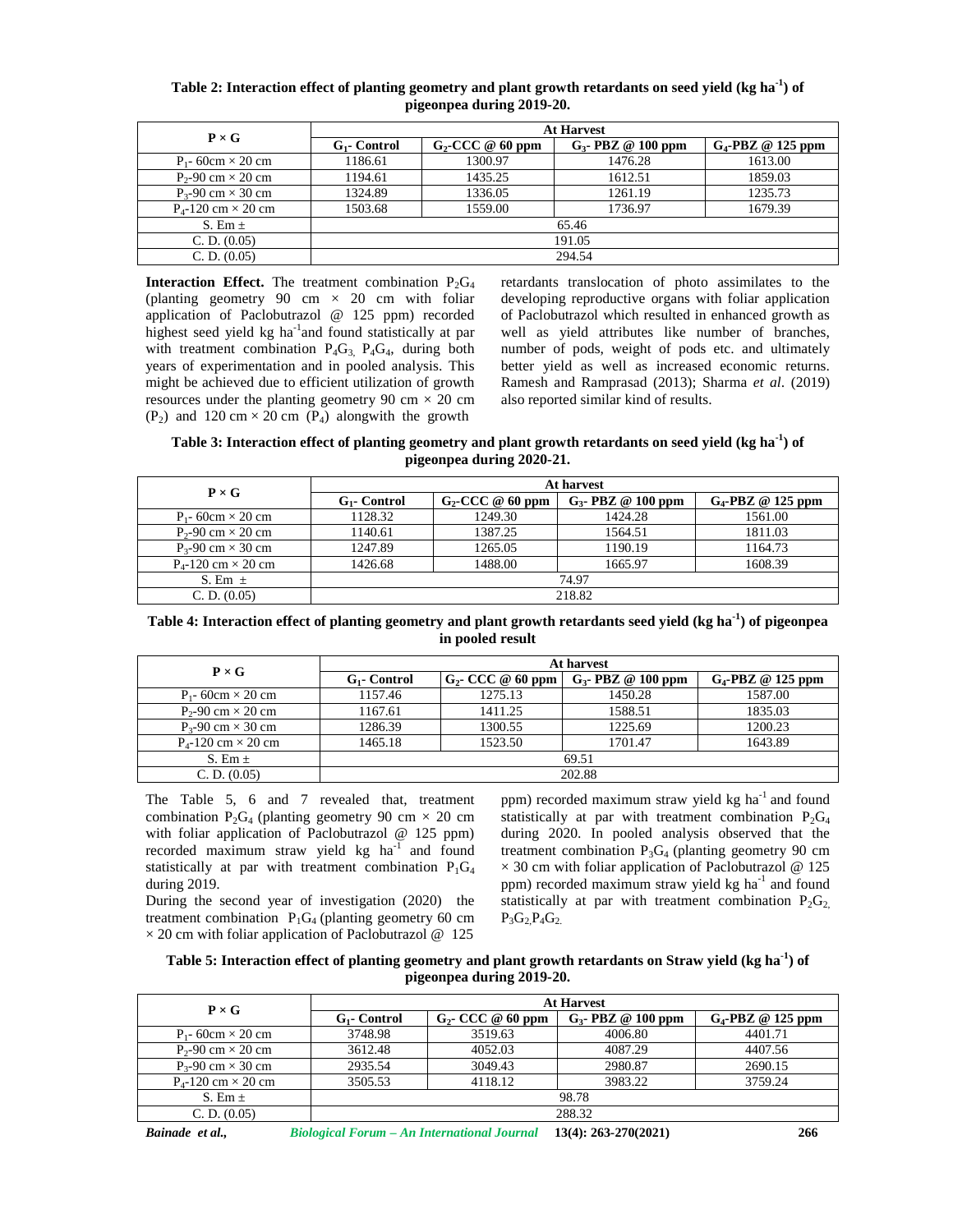| Table 6: Interaction effect of planting geometry and plant growth retardants on Straw yield (kg ha <sup>-1</sup> ) of |  |
|-----------------------------------------------------------------------------------------------------------------------|--|
| pigeonpea during 2020-21.                                                                                             |  |

| $P \times G$                   | <b>At Harvest</b> |                     |                       |                      |  |  |  |
|--------------------------------|-------------------|---------------------|-----------------------|----------------------|--|--|--|
|                                | $G_1$ - Control   | $G_2$ -CCC @ 60 ppm | $G_3$ - PBZ @ 100 ppm | $G_4$ -PBZ @ 125 ppm |  |  |  |
| $P_1$ - 60cm $\times$ 20 cm    | 3691.98           | 3462.63             | 3949.80               | 4344.71              |  |  |  |
| $P_2$ -90 cm $\times$ 20 cm    | 3543.48           | 3983.03             | 4018.29               | 4338.56              |  |  |  |
| $P_3$ -90 cm $\times$ 30 cm    | 2880.54           | 2994.43             | 2925.87               | 2635.15              |  |  |  |
| $P_{4}$ -120 cm $\times$ 20 cm | 3454.53           | 4067.12             | 3932.22               | 3708.24              |  |  |  |
| S. Em $\pm$                    |                   | 100.91              |                       |                      |  |  |  |

**Table 7: Interaction effect of planting geometry and plant growth retardants straw yield (kg ha-1) of pigeonpea in pooled result.**

| $P \times G$                   | <b>At Harvest</b> |                     |                      |                      |  |  |  |
|--------------------------------|-------------------|---------------------|----------------------|----------------------|--|--|--|
|                                | $G_1$ - Control   | $G_2$ -CCC @ 60 ppm | $G_3$ -PBZ @ 100 ppm | $G_4$ -PBZ @ 125 ppm |  |  |  |
| $P_1$ - 60cm $\times$ 20 cm    | 3583.25           | 3643.16             | 3332.24              | 4110.95              |  |  |  |
| $P_2-90$ cm $\times$ 20 cm     | 3660.50           | 4228.43             | 3426.28              | 4513.46              |  |  |  |
| $P_{3}$ -90 cm $\times$ 30 cm  | 4140.31           | 4479.38             | 3351.32              | 4659.87              |  |  |  |
| $P_{4}$ -120 cm $\times$ 20 cm | 4536.01           | 4988.35             | 3208.75              | 4473.03              |  |  |  |
| S. Em $\pm$                    | 163.40            |                     |                      |                      |  |  |  |
| C. D. (0.05)                   |                   | 476.92              |                      |                      |  |  |  |

The Tables 8, 9 and 10 revealed that treatment combination  $P_4G_3$  (planting geometry 120 cm  $\times$  20 cm with foliar application of Paclobutrazol @ 100 ppm) recorded (6638 kg ha<sup>-1</sup>) maximum biological yield kg ha<sup>-1</sup>and found statistically at par with treatment combination  $P_2G_4P_4G_2$  and  $P_4G_4$  during 2019. During the second year of investigation (2020) the treatment combination  $P_2G_4$  (planting geometry 90 cm x 20 cm with foliar application of Paclobutrazol @ 125 ppm) recorded (6172 kg ha $^{-1}$ ) maximum biological yield kg ha<sup>-1</sup>and found statistically at par with treatment combination  $P_2G_3$  and  $P_1G_4$  during 2020. In pooled analysis observed that the treatment combination  $P_2G_4$ (planting geometry 90 cm  $\times$  20 cm with foliar application of Paclobutrazol @ 125 ppm) recorded maximum straw yield kg  $ha^{-1}$  and found statistically at par with treatment combination  $P_4G_2$ ,  $P_4G_3P_4G_4$ . This might be achieved due to efficient utilization of growth resources under the planting geometry 90 cm  $\times$  20 cm  $(P_2)$  and 120 cm  $\times$  20 cm  $(P_4)$  along with the growth retardants translocation of photo assimilates to the developing reproductive organs with foliar application of Paclobutrazol which resulted in enhanced growth as well as yield attributes like number of branches,

number of pods, weight of pods etc. and ultimately better yield as well as increased economic returns. However, Ramesh and Ramprasad (2013); Sharma *et al*. (2019) also reported similar kind of results.

The treatment combination  $P_2G_4$  (planting geometry 90  $cm \times 20$  cm with foliar application of plant growth retardants Paclobutrazol @ 125 ppm) recorded significantly highest gross monetary returns and found statistically at par with treatment combination  $P_4G_4$  and  $P_4G_3$  during 2019. During second year of investigation (2020) treatment combination  $P_2G_4$  (planting geometry 90 cm  $\times$  20 cm and foliar application of plant growth retardants Paclobutrazol @ 125 ppm) recorded higher gross monetary returns and statistically at par with treatment combination  $P_4G_4$ . While, in pooled analysis treatment combination  $P_2G_4$  (planting geometry 90 cm  $\times$  20 cm and foliar application of plant growth retardants Paclobutrazol @ 125 ppm) recorded significantly highest gross monetary returns and found statistically at par with treatment combination  $P_4G_4$  and P<sub>4</sub>G<sub>3</sub>. Ramesh and Ramprasad (2013); Sharma *et al.* (2019) also reported similar kind of results.

**Table 8: Interaction effect of planting geometry and plant growth retardants on Biological yield (kg ha-1) of pigeonpea during 2019-20.**

| $P \times G$                   | <b>At Harvest</b> |                     |                      |                      |  |  |  |
|--------------------------------|-------------------|---------------------|----------------------|----------------------|--|--|--|
|                                | $G_1$ - Control   | $G_2$ -CCC @ 60 ppm | $G_3$ -PBZ @ 100 ppm | $G_4$ -PBZ @ 125 ppm |  |  |  |
| $P_1$ - 60cm $\times$ 20 cm    | 4872.15           | 5119.83             | 5465.93              | 5825.30              |  |  |  |
| $P_2$ -90 cm $\times$ 20 cm    | 4874.24           | 5407.49             | 5827.34              | 6269.74              |  |  |  |
| $P_3$ -90 cm $\times$ 30 cm    | 4209.84           | 4217.42             | 4233.12              | 4064.86              |  |  |  |
| $P_{4}$ -120 cm $\times$ 20 cm | 6155.76           | 6588.71             | 6638.41              | 6504.24              |  |  |  |
| S. Em $\pm$                    |                   | 89.00               |                      |                      |  |  |  |
| C. D. (0.05)                   |                   |                     | 259.40               |                      |  |  |  |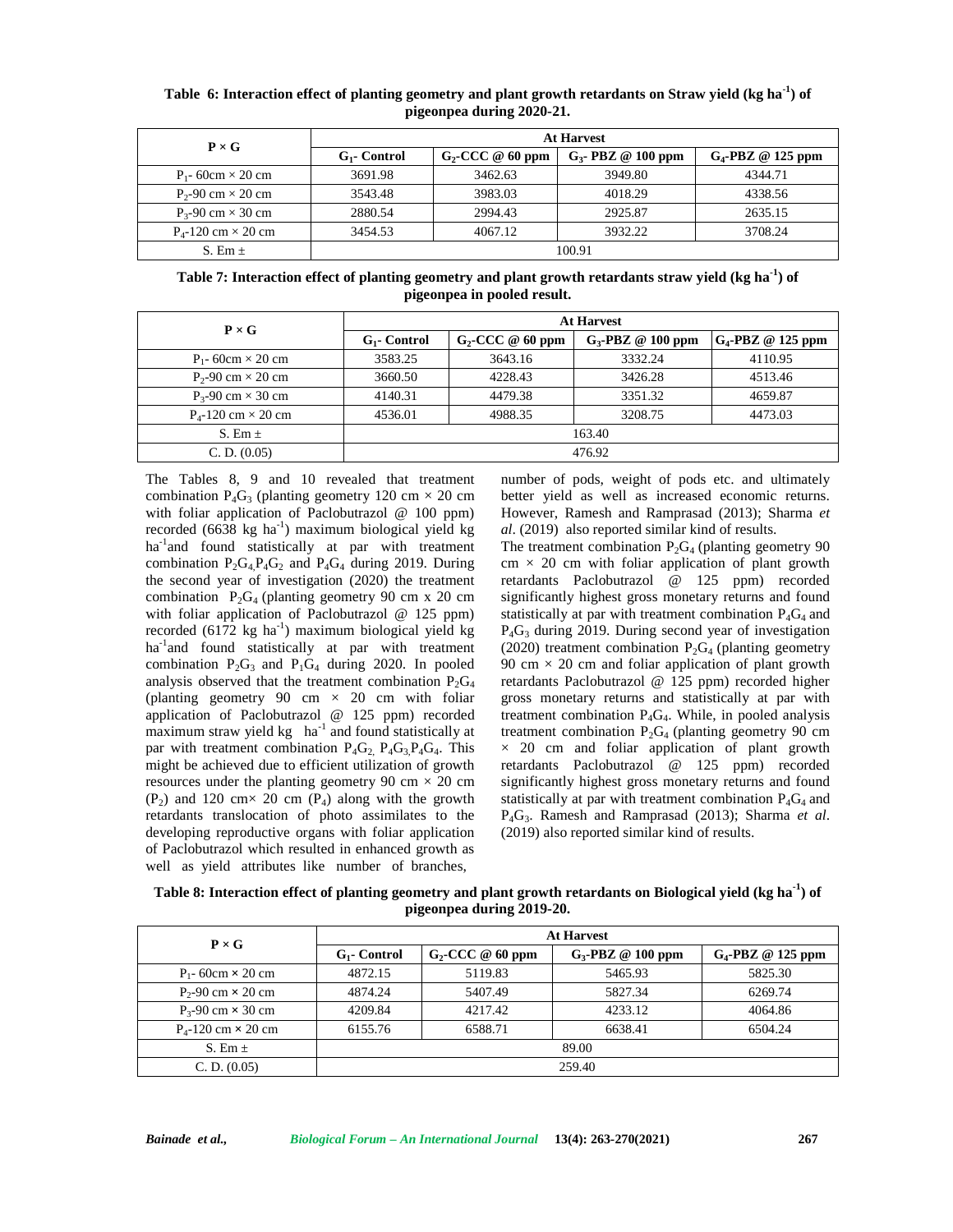# **Table 9: Interaction effect of planting geometry and plant growth retardants on Biological yield (kg ha-1) of pigeonpea during 2020-21.**

| $P \times G$                   | <b>At Harvest</b> |                      |                       |                      |  |  |
|--------------------------------|-------------------|----------------------|-----------------------|----------------------|--|--|
|                                | $G_1$ - Control   | $G_2$ - CCC @ 60 ppm | $G_3$ - PBZ @ 100 ppm | $G_4$ -PBZ @ 125 ppm |  |  |
| $P_1$ - 60cm $\times$ 20 cm    | 4702.15           | 4986.83              | 5389.93               | 5758.30              |  |  |
| $P_2$ -90 cm $\times$ 20 cm    | 4674.24           | 5244.49              | 5721.34               | 6172.74              |  |  |
| $P_3$ -90 cm $\times$ 30 cm    | 4102.84           | 3947.42              | 4220.12               | 4060.86              |  |  |
| $P_{4}$ -120 cm $\times$ 20 cm | 4968.76           | 5438.71              | 5545.41               | 5420.24              |  |  |
| S. Em $\pm$                    | 187.89            |                      |                       |                      |  |  |
| C. D. (0.05)                   |                   |                      | 548.41                |                      |  |  |

## **Table 10: Interaction effect of planting geometry and plant growth retardants on Biological yield (kg ha-1) of pigeonpea pooled results.**

| $P \times G$                   | <b>At Harvest</b> |                      |                       |                      |  |  |
|--------------------------------|-------------------|----------------------|-----------------------|----------------------|--|--|
|                                | $G_1$ - Control   | $G_2$ - CCC @ 60 ppm | $G_3$ - PBZ @ 100 ppm | $G_4$ -PBZ @ 125 ppm |  |  |
| $P_1$ - 60cm $\times$ 20 cm    | 4787.15           | 5053.33              | 5427.93               | 5791.80              |  |  |
| $P_2$ -90 cm $\times$ 20 cm    | 4774.24           | 5325.99              | 5774.34               | 6221.24              |  |  |
| $P_{3}$ -90 cm $\times$ 30 cm  | 4156.34           | 4082.42              | 4226.62               | 4062.86              |  |  |
| $P_{4}$ -120 cm $\times$ 20 cm | 5562.26           | 6013.71              | 6091.91               | 5962.24              |  |  |
| S. Em $\pm$                    | 129.95            |                      |                       |                      |  |  |
| C. D. (0.05)                   |                   |                      | 379.31                |                      |  |  |

### **Table 11: Interaction effect of planting geometry and plant growth retardants on gross monetary returns of pigeonpea during 2019-20.**

| $P \times G$                   | <b>At Harvest</b> |                      |                       |                      |  |
|--------------------------------|-------------------|----------------------|-----------------------|----------------------|--|
|                                | $G_1$ - Control   | $G_2$ - CCC @ 60 ppm | $G_3$ - PBZ @ 100 ppm | $G_4$ -PBZ @ 125 ppm |  |
| $P_1$ - 60cm $\times$ 20 cm    | 76009.70          | 81697.20             | 92418.30              | 89653.60             |  |
| $P_2 - 90$ cm $\times$ 20 cm   | 74482.80          | 89455.50             | 95133.20              | 112608.90            |  |
| $P_3$ -90 cm $\times$ 30 cm    | 76991.50          | 80457.90             | 78503.70              | 77342.20             |  |
| $P_{4}$ -120 cm $\times$ 20 cm | 85165.60          | 93792.30             | 104379.80             | 111351.20            |  |
| S. Em $\pm$                    | 3220.22           |                      |                       |                      |  |
| C. D. (0.05)                   | 9384.16           |                      |                       |                      |  |

## **Table 12: Interaction effect of planting geometry and plant growth retardantss on gross monetary returns of pigeonpea during 2020-21.**

| $P \times G$                   | <b>At Harvest</b> |                      |                       |                      |
|--------------------------------|-------------------|----------------------|-----------------------|----------------------|
|                                | $G_1$ - Control   | $G_2$ - CCC @ 60 ppm | $G_3$ - PBZ @ 100 ppm | $G_4$ -PBZ @ 125 ppm |
| $P_1$ - 60cm $\times$ 20 cm    | 74912             | 79475                | 91213                 | 89359                |
| $P_2$ -90 cm $\times$ 20 cm    | 73667             | 87515                | 94210                 | 112596               |
| $P_3$ -90 cm $\times$ 30 cm    | 74131             | 76472                | 75535                 | 75285                |
| $P_{4}$ -120 cm $\times$ 20 cm | 82820             | 90322                | 101926                | 109809               |
| S. Em $\pm$                    | 3376.50           |                      |                       |                      |
| C. D. (0.05)                   | 9840              |                      |                       |                      |

# **Table 13: Interaction effect of planting geometry and plant growth retardantss on gross monetary returns of pigeonpea in pooled result.**

| $P \times G$                   | <b>At Harvest</b> |                      |                       |                      |  |
|--------------------------------|-------------------|----------------------|-----------------------|----------------------|--|
|                                | $G_1$ - Control   | $G_2$ - CCC @ 60 ppm | $G_3$ - PBZ @ 100 ppm | $G_4$ -PBZ @ 125 ppm |  |
| $P_1$ - 60cm $\times$ 20 cm    | 75461.20          | 80586.20             | 91815.80              | 89506.60             |  |
| $P_2$ -90 cm $\times$ 20 cm    | 74075.30          | 88485.50             | 94671.70              | 112602.90            |  |
| $P_3$ -90 cm $\times$ 30 cm    | 75561.50          | 78465.40             | 77019.70              | 103153.30            |  |
| $P_{4}$ -120 cm $\times$ 20 cm | 83993.10          | 92057.30             | 103153.30             | 110581.20            |  |
| S. Em $\pm$                    | 3298              |                      |                       |                      |  |
| C. D. (0.05)                   | 9894              |                      |                       |                      |  |

The Table 14, 15 and 16 revealed that the, treatment combination  $P_2G_4$  (planting geometry 90 cm  $\times$  20 cm and foliar application of plant growth retardants Paclobutrazol @ 125 ppm) recorded higher net monetary returns and found statistically at par with

treatment combination  $P_4G_4$ ,  $P_4G_3$ , during both years of investigation and pooled analysis, respectively. Bhavi *et al.,* (2013); Channabasavanna *et al.* (2017) reported similar kind of results.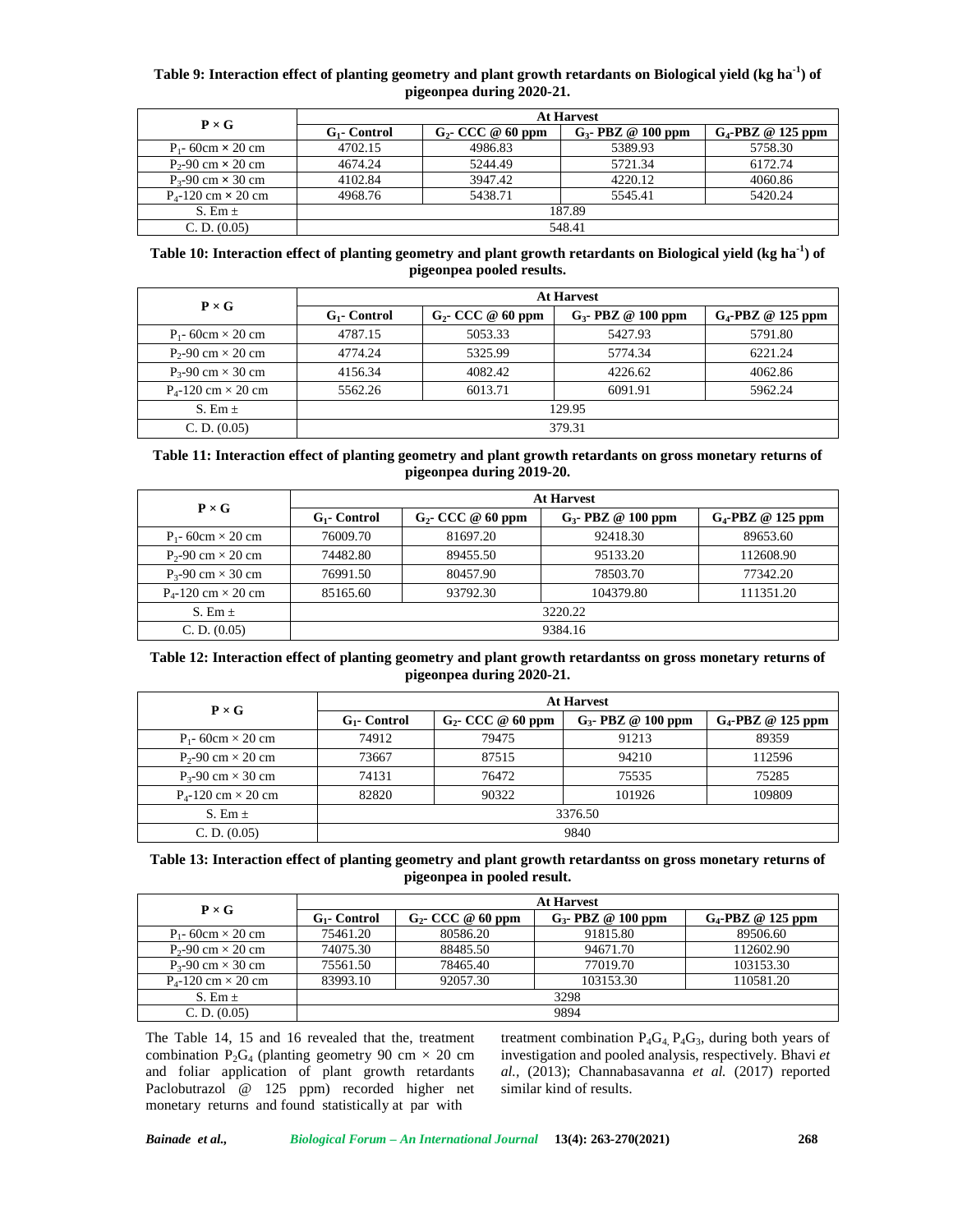The Table 17 and 18 revealed that, the interaction effect between planting geometry and foliar application of plant growth retardants ( $P \times G$ ) on benefit cost ratio of pigeonpea was found to be significant during both years of examination. The treatment combination  $P_4G_4$ (Planting geometry 120 cm  $\times$  20 cm and foliar application of plant growth retardants Paclobutrazol @ 125 ppm) recorded higher benefit cost ratio and found significantly superior than all other treatment combination, during first years of experimentation. During second year of investigation (2020-21) The treatment combination  $P_4G_4$  (Planting geometry 120 cm  $\times$  20 cm and foliar application of plant growth retardants Paclobutrazol @ 125 ppm) recorded higher benefit cost ratio it was found statistically at par with treatment combination  $P_2G_3$ and  $P_2G_4$ .

**Table 14: Interaction effect of planting geometry and plant growth retardants on net monetary returns of pigeonpea during 2019-20.**

| $P \times G$                   | <b>At Harvest</b> |                      |                       |                      |  |
|--------------------------------|-------------------|----------------------|-----------------------|----------------------|--|
|                                | $G_1$ - Control   | $G_2$ - CCC @ 60 ppm | $G_3$ - PBZ @ 100 ppm | $G_4$ -PBZ @ 125 ppm |  |
| $P_1$ - 60cm $\times$ 20 cm    | 49229.70          | 52889.20             | 62278.30              | 58293.60             |  |
| $P_2$ -90 cm $\times$ 20 cm    | 48014.80          | 60959.50             | 65305.20              | 81560.90             |  |
| $P_3$ -90 cm $\times$ 30 cm    | 50732.50          | 52170.90             | 48884.70              | 46503.20             |  |
| $P_{4}$ -120 cm $\times$ 20 cm | 58853.60          | 65452.30             | 74707.80              | 80459.20             |  |
| S. Em $\pm$                    | 3311.81           |                      |                       |                      |  |
| C. D. (0.05)                   | 9651.92           |                      |                       |                      |  |

### **Table 15 : Interaction effect of planting geometry and plant growth retardants on net monetary returns of pigeonpea during 2020-21.**

| $P \times G$                   | <b>At Harvest</b> |                      |                       |                      |
|--------------------------------|-------------------|----------------------|-----------------------|----------------------|
|                                | $G_1$ - Control   | $G_2$ - CCC @ 60 ppm | $G_3$ - PBZ @ 100 ppm | $G_4$ -PBZ @ 125 ppm |
| $P_1$ - 60cm $\times$ 20 cm    | 48143.70          | 53669.20             | 61656.30              | 59312.60             |
| $P_2$ -90 cm $\times$ 20 cm    | 47210.80          | 62021.50             | 64965.20              | 82861.90             |
| $P_3 - 90$ cm $\times$ 30 cm   | 47883.50          | 51187.90             | 46499.70              | 45759.20             |
| $P_{4}$ -120 cm $\times$ 20 cm | 56519.60          | 93262.30             | 104341.80             | 80230.20             |
| S. Em $\pm$                    | 3494.55           |                      |                       |                      |
| C. D. (0.05)                   | 10184.00          |                      |                       |                      |

### **Table 16: Interaction effect of planting geometry and plant growth retardants on net monetary returns of pigeonpea in pooled result**

| $P \times G$                   | <b>At Harvest</b> |                      |                       |                      |
|--------------------------------|-------------------|----------------------|-----------------------|----------------------|
|                                | $G_1$ - Control   | $G_2$ - CCC @ 60 ppm | $G_3$ - PBZ @ 100 ppm | $G_4$ -PBZ @ 125 ppm |
| $P_1$ - 60cm $\times$ 20 cm    | 77345.70          | 81167.20             | 92380.30              | 88883.60             |
| $P_2$ -90 cm $\times$ 20 cm    | 75818.80          | 88925.50             | 95095.20              | 111838.90            |
| $P_3$ -90 cm $\times$ 30 cm    | 78327.50          | 79927.90             | 78465.70              | 76572.20             |
| $P_{4}$ -120 cm $\times$ 20 cm | 86501.60          | 93262.30             | 1043441.80            | 110581.20            |
| S. Em $\pm$                    | 3660.3            |                      |                       |                      |
| C. D. (0.05)                   | 10989             |                      |                       |                      |

## **Table 17: Interaction effect of planting geometry and plant growth retardants on benefit: cost ratio of pigeonpea during 2019-20.**

| $P \times G$                   | <b>At Harvest</b> |                      |                       |                      |
|--------------------------------|-------------------|----------------------|-----------------------|----------------------|
|                                | $G_1$ - Control   | $G_2$ - CCC @ 60 ppm | $G_3$ - PBZ @ 100 ppm | $G_4$ -PBZ @ 125 ppm |
| $P_1$ - 60cm $\times$ 20 cm    | 2.97              | 2.92                 | 2.76                  | 2.67                 |
| $P_2$ -90 cm $\times$ 20 cm    | 2.85              | 2.97                 | 3.43                  | 3.39                 |
| $P_3$ -90 cm $\times$ 30 cm    | 2.17              | 2.57                 | 2.84                  | 2.80                 |
| $P_{4}$ -120 cm $\times$ 20 cm | 3.01              | 3.27                 | 3.36                  | 3.94                 |
| S. Em $\pm$                    | 0.15              |                      |                       |                      |
| C. D. (0.05)                   | 0.44              |                      |                       |                      |

## **Table 18: Interaction effect of planting geometry and plant growth retardants on benefit: cost ratio of pigeonpea during 2020-21.**

| $P \times G$                   | <b>At Harvest</b> |                      |                       |                      |
|--------------------------------|-------------------|----------------------|-----------------------|----------------------|
|                                | $G_1$ - Control   | $G_2$ - CCC @ 60 ppm | $G_3$ - PBZ @ 100 ppm | $G_4$ -PBZ @ 125 ppm |
| $P_1$ - 60cm $\times$ 20 cm    | 2.96              | 2.95                 | 2.70                  |                      |
| $P_2$ -90 cm $\times$ 20 cm    | 2.84              | 2.94                 | 3.37                  | 3.49                 |
| $P_{3}$ -90 cm $\times$ 30 cm  | 2.16              | 2.54                 | 2.78                  | 3.30                 |
| $P_{4}$ -120 cm $\times$ 20 cm | 3.00              | 3.24                 | 3.30                  | 3.74                 |
| S. Em $\pm$                    | 0.14              |                      |                       |                      |
| C. D. (0.05)                   | 0.41              |                      |                       |                      |